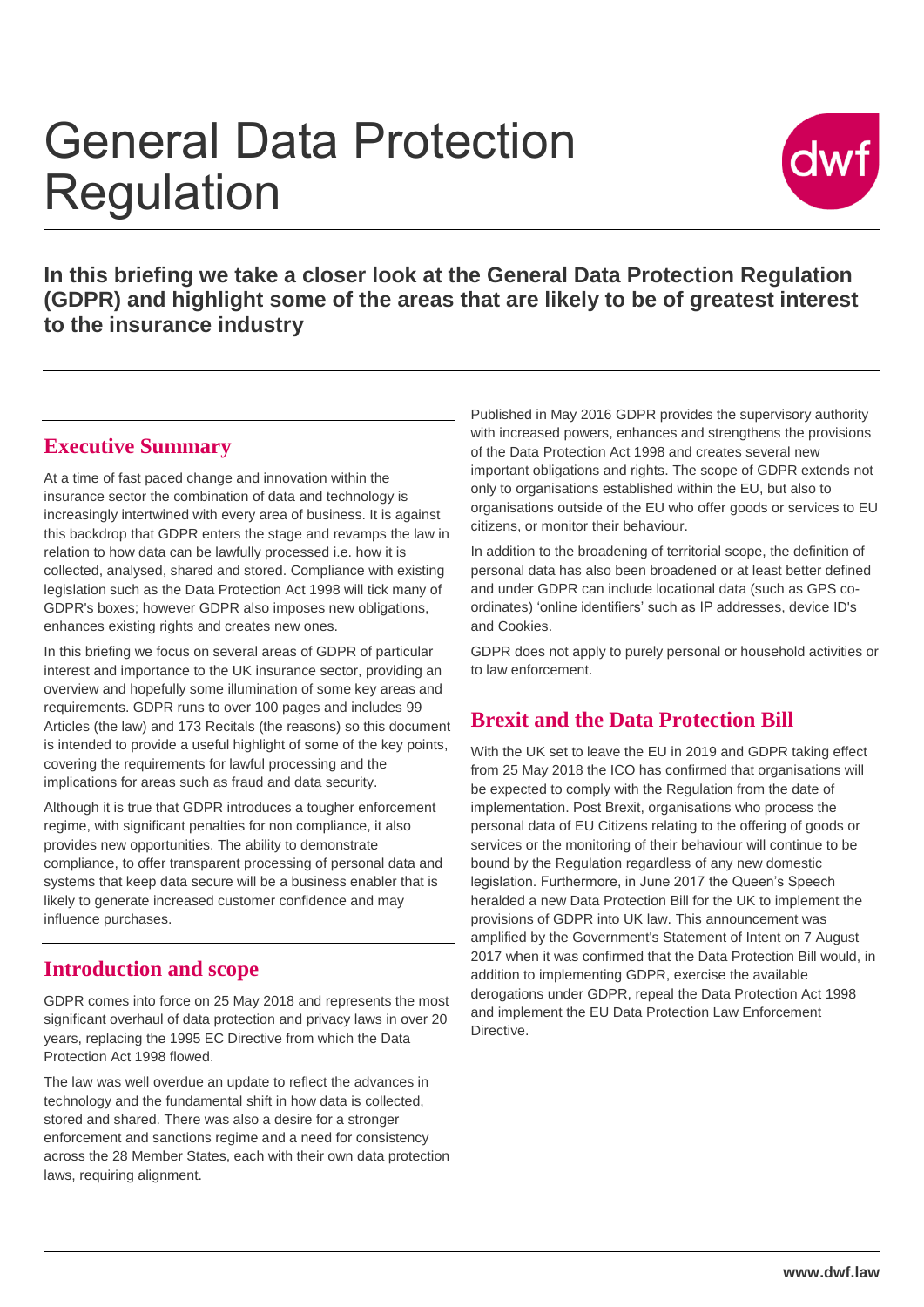

## **A snapshot of some of the new provisions under GDPR**

| - Explicit consent required      | - Right to erasure           |
|----------------------------------|------------------------------|
| - Enhanced right to object       | - Data portability           |
| - Reduced SARS response<br>time  | - Removal of SARS fee        |
| - Privacy by Design &<br>Default | - Reduced Exemptions         |
| - Enhanced privacy notices       | - Enhanced data security     |
| - Mandatory breach reporting     | - Mandatory record keeping   |
| - Robust enforcement regime      | - Broader territorial scope  |
| - Accountability                 | - Mandated DPIA              |
| - Enhanced profiling rights      | - Direct processor liability |

## **The principles**

**Six general principles relating to the processing of personal data form the cornerstone of the GDPR. These are very similar to the principles within the Data Protection Act 1998 and are as follows:**

| - Lawfulness, fairness and<br>transparency | - Purpose limitation            |
|--------------------------------------------|---------------------------------|
| - Data minimisation                        | - Accuracy                      |
| - Storage limitation                       | - Integrity and confidentiality |

- **Lawfulness, fairness and transparency -** Data Controllers must show that their processing is lawful, fair and transparent in relation to data subject rights.
- **Purpose limitation -** Data processing must relate to a specific, explicit and legitimate purpose. Data must not be processed in a manner that is incompatible with the stated purpose/s. Generic purpose statements will not be compatible with GDPR.
- **Data minimisation -** Data collected must be limited to what is necessary. It must be adequate, relevant and not excessive, having regard to the stated purpose for which data is being processed.
- **Accuracy -** Data must be kept accurate and up to date. Controllers must be able to correct personal data 'without undue delay'.
- **Storage limitation -** Data should not be kept for any longer than is necessary. Data retention policies should establish time limits for erasure, although it is permissible to retain data for longer periods for archive or statistical purposes only.

– **Integrity and confidentiality -** Personal data must be processed in a manner that ensures appropriate security including protection against unauthorised or unlawful processing, loss, destruction or damage, using appropriate technical or organisational measures.

# **What constitutes lawful processing?**

In addition to complying with the six data processing principles above, data processing will not be lawful unless it also satisfies at least one of the following processing conditions:

- **Consent –** The data subject has provided consent for the processing. Valid consent is much harder to gain under GDPR and implied consent or default 'opt ins' will not comply. Consent needs to be explicit and involve a clear affirmative act by the data subject.
- **Contract –** The processing is necessary for the performance of a contract.
- **Legal obligation –** The processing is necessary for compliance with a legal obligation to which the controller is subject.
- **Legitimate interest –** The processing is necessary for the purposes of the legitimate interests pursued by the controller, or by a third party, except where such interests are overridden by the interests or fundamental rights of the data subject. Fraud prevention, cybersecurity and direct marketing are examples of the type of activities that might constitute legitimate interests.
- **Vital interest -** The processing is necessary to protect the data subject's vital interests, such as in a medical emergency.
- **Public interest** Processing is necessary for a task carried out in the public interest.

#### **Practice Point:**

- Be clear about the purposes for which you are going to be processing personal data and for each purpose know which of the above grounds for lawful processing that you are going to rely upon.
- If you are relying upon consent as a ground for lawful processing then ensure that you are aware of the more stringent requirements under GDPR for valid consent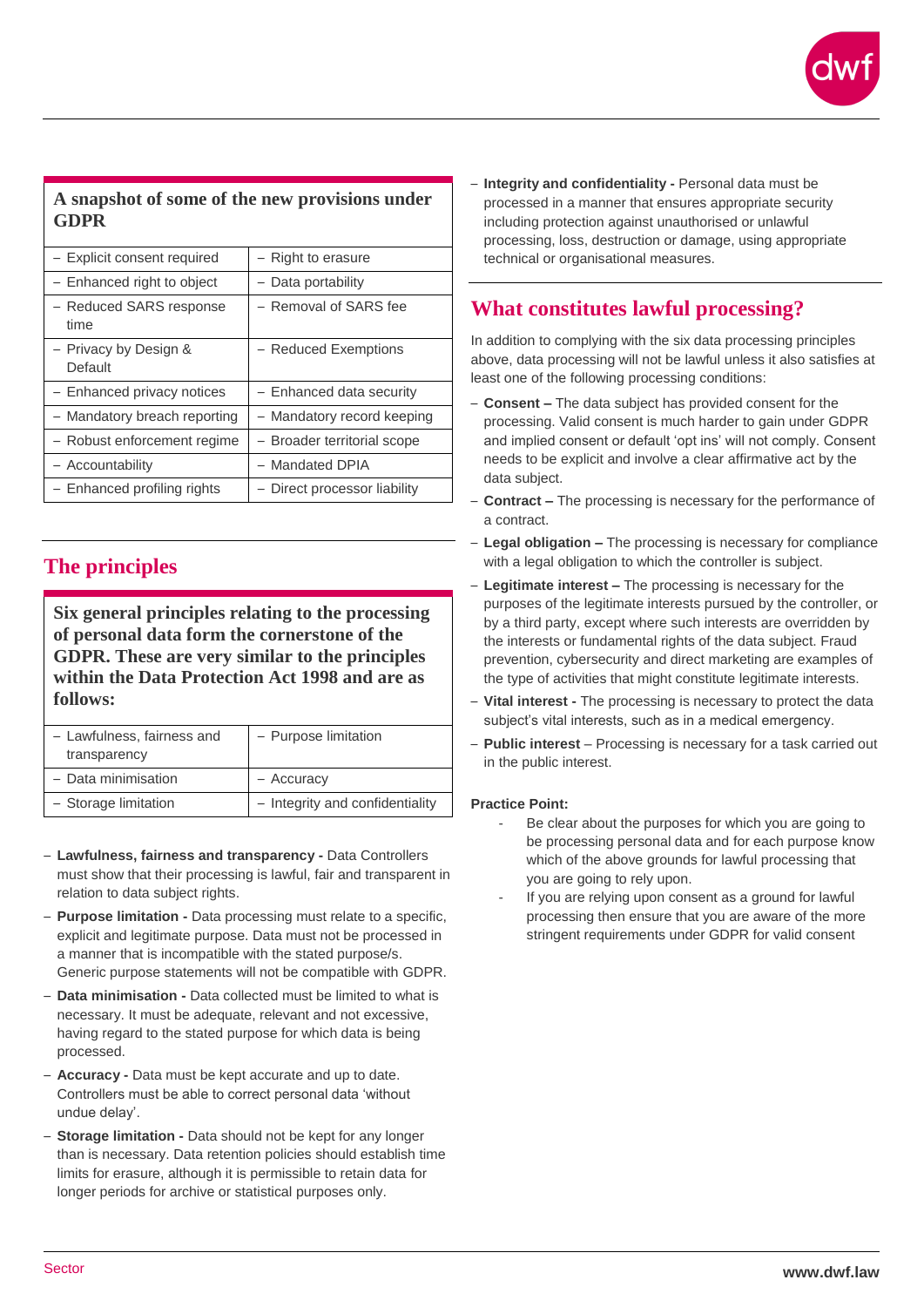

# **Data Subject rights**

Individuals' rights are enhanced under GDPR and controllers need to have adequate policies, systems and modalities in place to facilitate those rights. It is likely to take some time to implement these new requirements and the preparation time involved should not be underestimated.

– **Information Notices** - If personal data is collected there is an obligation to inform individuals at the time of collection. This has been the case under the Data Protection Act 1998 but under GDPR there are additional requirements. Information Notices must use clear and plain language, be intelligible, transparent and easily accessible. Additional information must be supplied to individuals under GDPR as the table below illustrates:

| <b>Contents of information</b><br>notices                                                                             | <b>DPA</b><br>1998 | <b>GDPR</b> |
|-----------------------------------------------------------------------------------------------------------------------|--------------------|-------------|
| - Identity of controller and any<br>representatives                                                                   | ✓                  | ✓           |
| - The purpose of processing                                                                                           | $\checkmark$       | ✓           |
| - Identity of any recipients of the<br>data                                                                           |                    |             |
| - An explanation of the rights of<br>access and rectification                                                         | ✓                  |             |
| - Any additional reasonably<br>necessary information to guarantee<br>fair processing                                  |                    |             |
| - An explanation of the controller's<br>legitimate interests (if relied on as<br>a processing condition)              |                    | ✓           |
| The data retention period                                                                                             |                    |             |
| Contact details of the DPO                                                                                            |                    |             |
| An explanation of the rights to<br>erasure, portability, restriction of<br>processing, object and withdraw<br>consent |                    |             |
| - That the individual has a right to<br>complain to the Supervisory<br>Authority                                      |                    |             |

- **Right to object** GDPR enhances an individual's right to object to processing. Whereas under the DPA 1998 this right was limited to a right to object to processing that caused damage or distress, GDPR contains no such limitation.
- **Right to object to automated decision making** Although this right existed previously it is enhanced by GDPR to include a right to request human intervention.
- **Subject access requests** Individuals have the right to request confirmation of whether their personal data is being

processed and if so access to that data and the following information:

#### **Subject Access Requests – responses to include**

- Purpose of the processing
- Categories of personal data concerned
- Recipients or categories of recipient of the data
- Existence of the rights to request erasure; rectification; restriction of processing; to object
- Data retention period
- Right to lodge a complaint with the Supervisor Authority
- Existence of any automated decision making, including profiling
- Source of data collected, if not from the data subject

GDPR makes significant changes to the Subject Access Request procedure. In particular, the time limit for compliance is reduced from 40 days (under the DPA 1998) to one month. In addition, the £10 fee that was previously chargeable by controllers for responding to such requests has now been abolished and controllers are required to respond free of charge. It is important for all processors to note that subject access requests they receive need to be passed to and dealt with by the controller.

- **Right to rectification** Individuals have the right to request that controllers rectify any inaccuracies in their personal data, without undue delay.
- **Right to data portability** This is a completely new right and gives individuals the right to request that their personal data be transferred from one controller to another, free of charge, in a structured, commonly used and machine readable format. This does not apply to paper records. This right only relates to data that was provided to a controller.
- **Right to erasure** Commonly referred to as the 'right to be forgotten' this right empowers individuals to request that a controller erase their personal data, without undue delay. The right only applies in certain situations including when the individual withdraws their consent for processing or objects; where the processing is unlawful or where the data is no longer required for the stated purpose of processing.
- **Right to restrict processing** Individuals have the right to request that the controller restricts the processing of their personal data where one of the following applies:
	- The accuracy of the data is contested
	- The processing is unlawful
	- The controller no longer needs the data for the stated processing purpose
	- The individual has objected to the use of processing based on the controller's legitimate interests

Where processing has been restricted under this right, it should only be stored and not further processed until either the data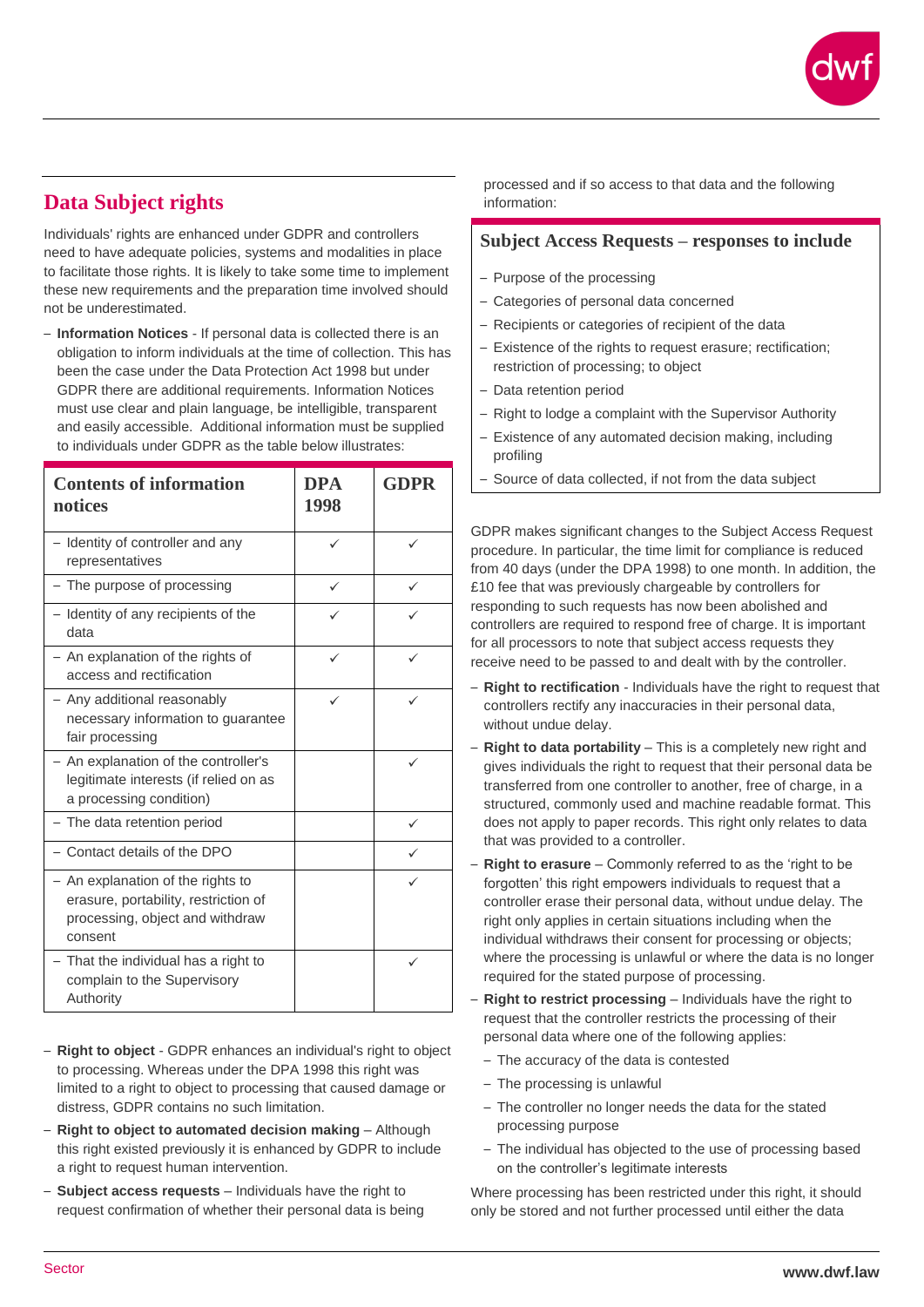

subject has provided consent or the processing is necessary in connection with legal claims, protection of rights or for reasons of important public interest. It may be appropriate to move data that is subject to restricted processing to a suppression list to prevent further processing.

#### **Practice Point:**

- Review your processes and systems for dealing with customers and third parties and ensure that they are sufficient to facilitate the revised and expanded data subject rights.
- Review template letters and documents to ensure that the additional required information under GDPR is included.

## **Exemptions**

The rights of data subjects are qualified rights and not absolute. Article 23 of the GDPR enables Member States to introduce their own derogations to GDPR in specified areas including the selection below. The UK Government has already confirmed that it intends to utilise these exemptions within the Data Protection Bill and the ICO has indicated its view that these should be similar to exemptions contained in existing legislation.

#### **Selection of exemptions**

- National Security
- Public Security
- The Enforcement of Civil Law Claims
- Defence
- Prevention, Investigation, Detection or Prosecution of Criminal Offences
- Matters of General Public Interest including Monetary, Taxation, Budgetary and Public Health objectives

## **Controllers and processors**

#### **Controllers**

Controllers are responsible for implementing appropriate technical and organisational measures to ensure that any processing of personal data is compliant with the Regulation. Controllers must only use processors who can provide sufficient guarantees that they will comply with GDPR.

**Controllers must ensure that processing by a processor is governed by a contract and this contract needs to stipulate that the processor:**

- Processes personal data only on documented instructions from the controller
- Ensures that persons involved in the processing are committed to confidentiality
- Ensures processing meets the security requirements laid out in Article 32
- Shall not engage another processor without the written approval of the controller
- Where another processor is engaged, the contractual obligations between the controller and processor shall be imposed on that other processor
- Assists the controller in facilitating data subjects rights
- Assists the controller in ensuring compliance with Articles 32-36 (security, breach notifications and impact assessments)
- At the choice of the controller, deletes or returns all personal data to the controller

#### **Processors**

In a significant change to the Data Protection Act 1998, GDPR will apply directly to processors whose legal obligations will include maintaining written records of processing carried out for each controller, implementing adequate security measures, designating a data protection officer where required, ensuring contracts with controllers contain specific provisions in accordance with Article 28(3) and notifying the controller of any personal data breach.

## **Sensitive Personal Data**

The default position under GDPR as regards to sensitive personal data (referred to as 'special category data') such as data concerning racial or ethnic origin, political views or religious beliefs is that processing of it is prohibited unless one of the following conditions applies:

## **Sensitive Personal Data**

| - The data subject has given<br>explicit consent                                             | - Processing is necessary<br>for the purposes of carrying<br>out specific rights of the<br>controller or data subject        |
|----------------------------------------------------------------------------------------------|------------------------------------------------------------------------------------------------------------------------------|
| Processing is necessary to<br>protect the vital interests of<br>the data subject             | - Processing is carried out in<br>the course of legitimate<br>business activities with<br>appropriate safeguards in<br>place |
| - Processing relates to<br>personal data that has been<br>made public by the data<br>subject | - Processing is necessary<br>for the establishment or<br>defence of legal claims                                             |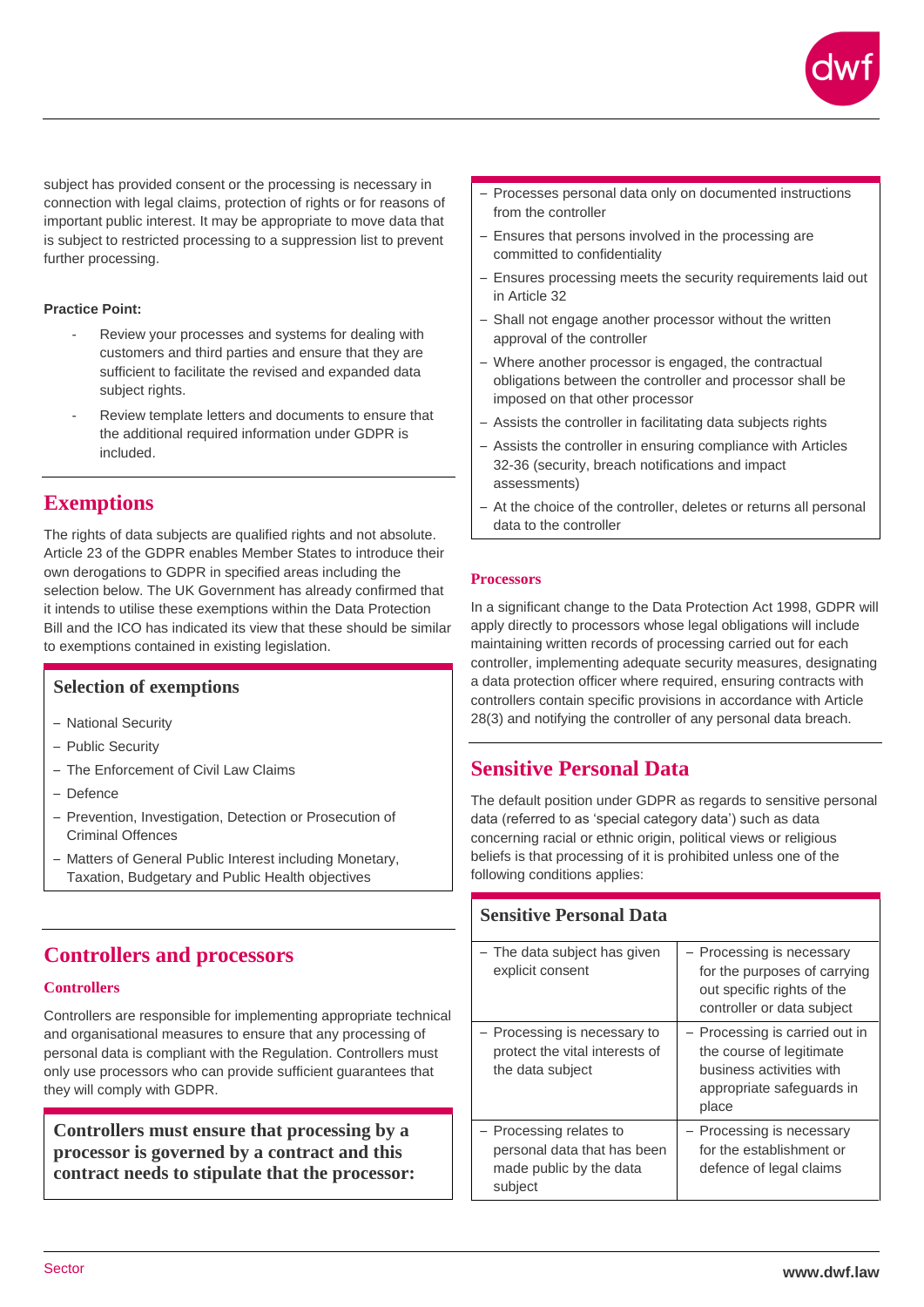| - Processing is necessary for                    | - Processing is necessary                                                                                             |
|--------------------------------------------------|-----------------------------------------------------------------------------------------------------------------------|
| reasons of substantial                           | for public interest in the                                                                                            |
| public interest                                  | area of public health                                                                                                 |
| - Processing is necessary for                    | - Processing is necessary                                                                                             |
| the purposes of                                  | for archiving purposes in                                                                                             |
| preventative or                                  | the public interest such as                                                                                           |
| occupational medicine                            | scientific research                                                                                                   |
| - The data subject has given<br>explicit consent | - Processing is necessary<br>for the purposes of carrying<br>out specific rights of the<br>controller or data subject |

GDPR expands the categories of sensitive personal data to include genetic data and biometric data.

## **Security**

GDPR places greater emphasis on ensuring that personal data is properly protected. Article 32 mandates a risk based approach requiring the ongoing confidentiality, integrity, availability and resilience of data and processing systems. A multi layered, defence-in-depth approach is required to avoid single points of failure.

Techniques such as encryption and pseudonymisation of data are encouraged and explicitly referred to within GDPR. Pseudonymisation involves the splitting of data, to separate the data from which a person cannot be identified which can be held on one database, and data from which a person can be identified will be held on another database and subject to additional security measures.

In addition to the implementation of robust security measures, controllers and processors are required to be able to demonstrate effective monitoring of those measures, including regular testing as part of a wider Business Continuity Plan and to have the ability to restore systems in a timely manner. The security controls in place should enable an organisation to reduce dwell time.

#### **Breach Notification**

Controllers and processors are now subject to a mandatory personal data breach requirement. The Supervisory Authority must be notified of any personal data breach without undue delay and no later than 72 hours after becoming aware of it.

## **The breach notification should include the following information:**

- The nature of the breach including the approximate number of data subjects, personal data records and the categories of data concerned
- The name and contact details of the DPO
- The likely consequences of the breach

– The measures taken by the controller to address the breach and mitigate its effect

## **Fraud**

Concern has been expressed that GDPR does not contain an equivalent of section 29(3) of the Data Protection Act 1998 which organisations regularly rely upon when processing personal data during the course of fraud investigations. That section created an exemption from the requirement to process data fairly and lawfully where the purpose of processing was to prevent or detect crime.

Article 2 stipulates that GDPR does not apply to data processing by 'competent authorities' for the purposes of prevention, investigation, detection or prosecution of criminal offences. This category of processing is instead covered by the EU Data Protection Law Enforcement Directive. This does not assist the private sector in terms of their ability to lawfully process personal data in connection with fraud investigations. It is hoped that the Data Protection Bill will be worded to facilitate such processing. It is encouraging that the Government has confirmed that the Bill will exercise the available exemptions in GDPR and it is also noteworthy that the ICO has indicated its view that those exemptions should mirror the exemptions that apply in existing legislation i.e. the Data Protection Act 1998.

In the absence of an exemption to the requirement to process personal data fairly and lawfully it is necessary to consider whether it is possible to process data for the purposes of fraud prevention/detection in a lawful manner. This means satisfying one of the six processing conditions that we have set out above. Processing for the purposes of legitimate interests is one such condition and Recital 47 does expressly stipulate that the processing of personal data for the purposes of preventing fraud can constitute a legitimate interest. In addition, insofar as automated processing is concerned Recital 71 states that processing, including profiling, should be allowed where authorised by law including for fraud, tax evasion monitoring and prevention.

Article 23 contains several possible exemptions to data subject rights. We have listed those exemptions above and one such exemption is the processing of personal data that is necessary for the 'prevention, investigation, detection or prosecution of criminal offences'. It is anticipated that this exemption will be included within the Data Protection Bill which would potentially permit restricting data subject rights during fraud investigations.

#### **Practice Point:**

Consider whether you need to conduct a DPIA in respect of your fraud prevention activities including the handling of intelligence alerts, disclosure requests and responses and counter fraud systems.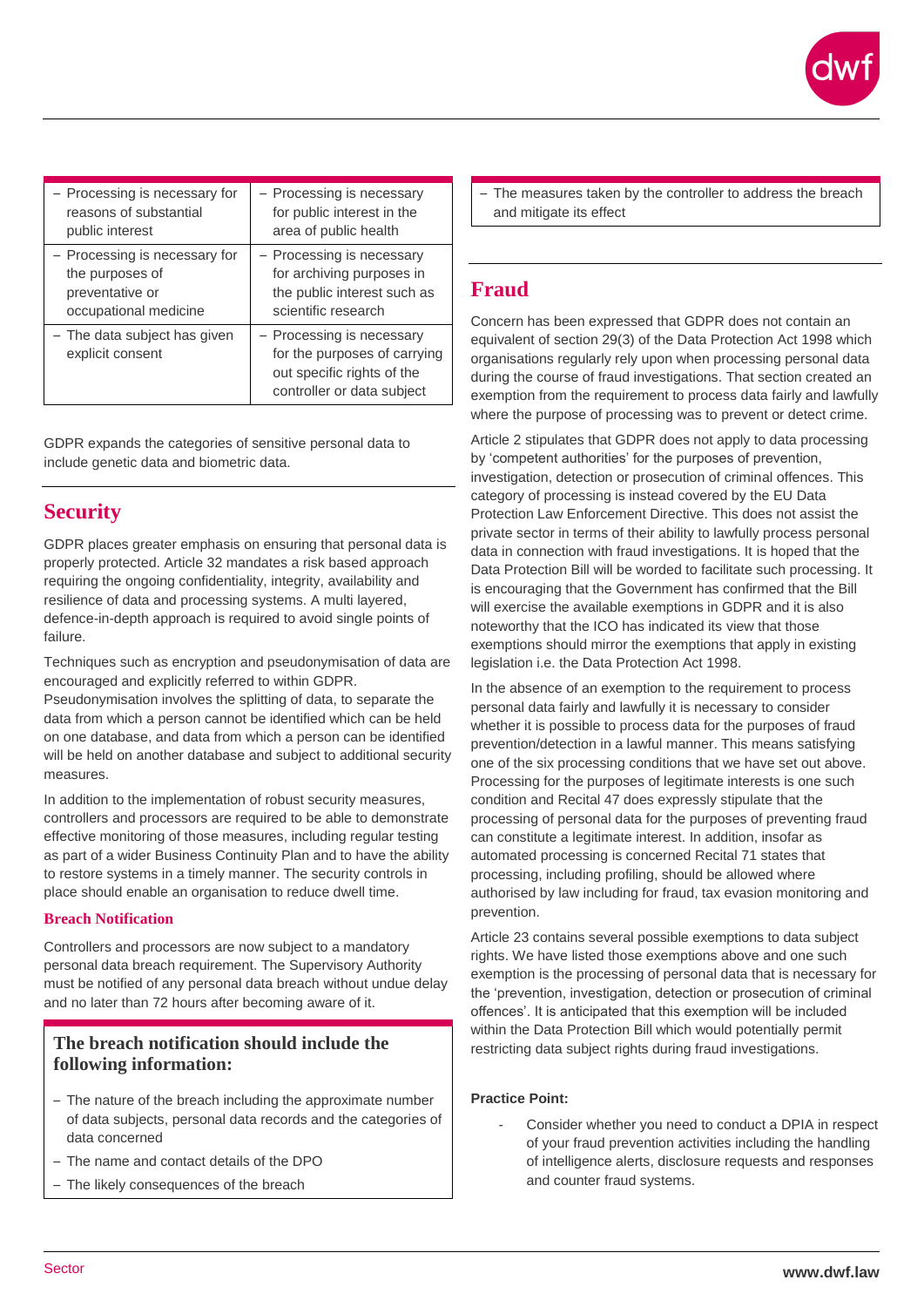

- Remember that the Data Protection Bill will clarify permitted exemptions and this is likely to be highly relevant to counter fraud activities

## **Governance**

#### **Accountability**

GDPR introduces a new principle of accountability. This places obligations on controllers around data governance, to not only comply with the Regulation, but to be able to demonstrate compliance. This includes requirements to maintain certain documentation, implement data protection by default and design and to conduct data protection impact assessments for any processing activities that create a high risk to data subjects. The accountability principle can be satisfied in part by having appropriate policies, records and systems in place.

#### **Record keeping**

The record keeping requirements are set out in Article 30. Whilst there is an exemption for companies with under 250 employees, most of the information required to be recorded is likely needed in order to comply with other Articles such as the requirements to provide information notices. Controllers and processors are obligated to maintain records in respect of the following:

| Records to be kept                                                                  |                                                                                     |
|-------------------------------------------------------------------------------------|-------------------------------------------------------------------------------------|
| - Name and contact details of<br>the controller                                     | - The purpose of processing                                                         |
| - A description of the<br>categories of data subjects<br>and personal data          | - The categories of<br>recipients to whom the<br>personal data will be<br>disclosed |
| - Envisaged time limits for<br>erasure of different<br>categories of data           | - Transfers of personal data<br>outside of the FU                                   |
| - A general description of the<br>technical and organisational<br>security measures |                                                                                     |

In addition, processors are also required to maintain a record of all processing activities carried out on behalf of a controller containing:

| - The name and contact    | - The categories of        |
|---------------------------|----------------------------|
| details of the processors | processing carried out for |
| and of each controller on | each controller            |
| behalf of which the       |                            |
| processor is acting       |                            |

#### **Data protection by design and default**

Controllers are obligated to implement appropriate technical and organisational measures to ensure that at the outset of any service, product, system or process design, data minimisation is applied so as to ensure that only data that is necessary is collected, stored and processed.

#### **Data Protection Impact Assessments**

Article 35 mandates the use of Data Protection Impact Assessments for any processing activity that is likely to result in a high risk to data subjects. Even when a DPIA is not mandated, organisations should consider using them as best practice. Privacy Impact Assessments have been recommended by the ICO since 2006 and are renamed as Data Protection Impact Assessments by GDPR.

#### **A DPIA should include the following:**

- A systematic description of the envisaged processing operations and purposes of processing
- An assessment of the necessity and proportionality of the processing
- An assessment of the risks to the rights of data subjects
- The measures envisaged to address the risks, including safeguards, security and mechanisms to ensure protection of the personal data

#### **Data Protection Officers**

GDPR stipulates that a DPO must be appointed when any of the following apply:

- Processing is carried out by a public authority
- The core activities of the controller or the processor involve systematic monitoring of data subjects on a large scale
- The core activities of the controller or processor consist of processing sensitive data on a large scale

The Article 29 Working Party have provided some guidance on the appointment of a DPO and within that they cite an example of 'systematic monitoring of data subjects on a large scale' as an insurance company processing customer data.

Even where the appointment of a DPO is not mandated, it might be considered best practice.

A DPO must have an independent function from the business and have access to senior management and be empowered to address issues. They may be either internal or external and should have an expert knowledge of data protection law.

#### **Expected tasks of a DPO**

– To inform & advise the controller or the processor and the employees who carry out the processing of their obligations under GDPR